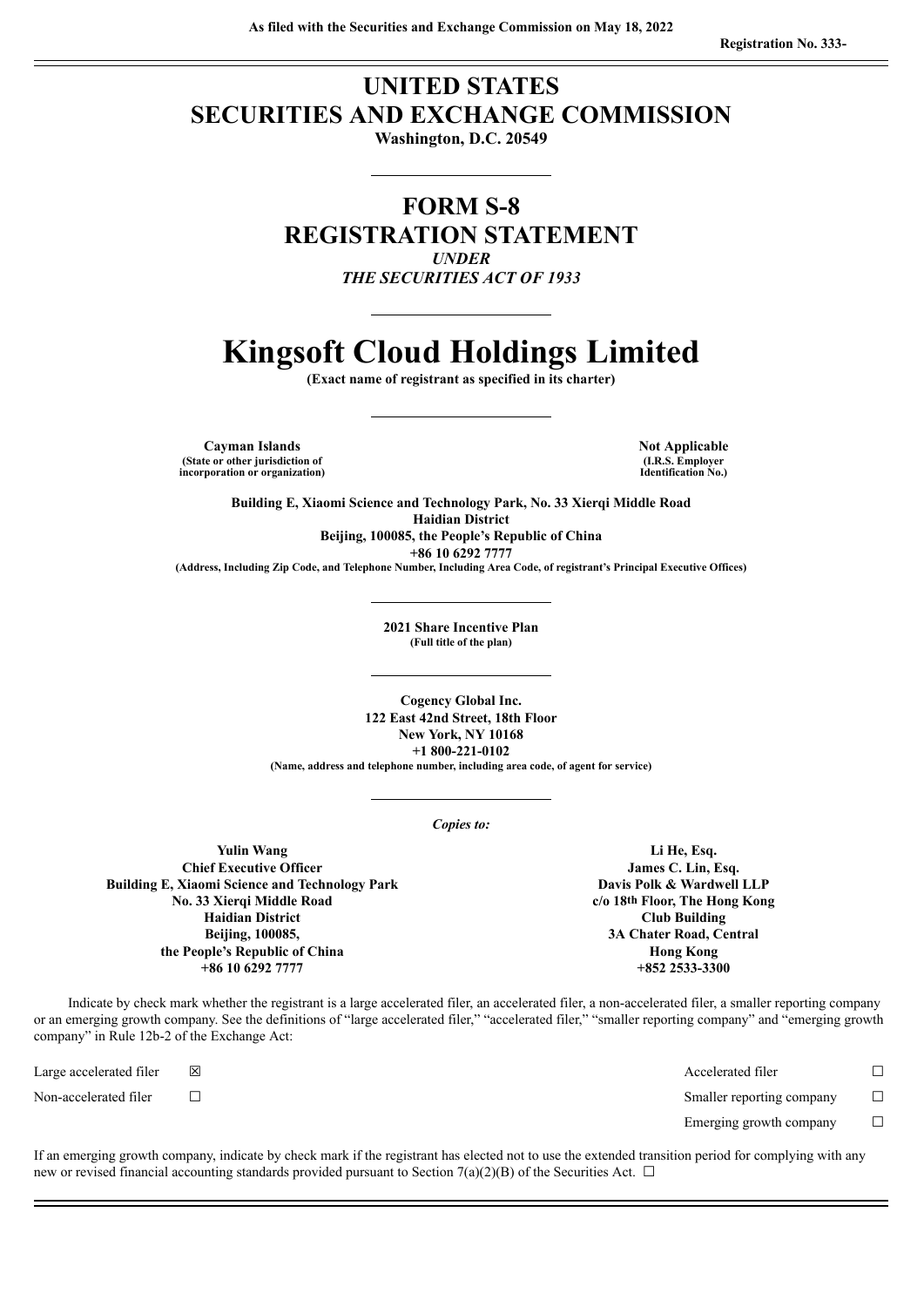## **PART I**

# **INFORMATION REQUIRED IN THE SECTION 10(a) PROSPECTUS**

# **ITEM 1. PLAN INFORMATION\***

# **ITEM 2. REGISTRANT INFORMATION AND EMPLOYEE PLAN ANNUAL INFORMATION\***

\* Information required by Part I to be contained in the Section 10(a) prospectus is omitted from this Registration Statement in accordance with Rule 428 under the Securities Act and the Note to Part I of Form S-8. The documents containing information specified in this Part I will be separately provided to the participants in the Plan covered by this Registration Statement, as specified by Rule 428(b)(1) under the Securities Act.

#### **PART II**

# **INFORMATION REQUIRED IN THE REGISTRATION STATEMENT**

#### **ITEM 3. INCORPORATION OF DOCUMENTS BY REFERENCE**

The following documents previously filed with the Securities and Exchange Commission (the "Commission") by the Registrant are incorporated herein by reference.

(1) The Registrant's annual report on [Form](http://www.sec.gov/Archives/edgar/data/1795589/000119312522135476/d247625d20f.htm) 20-F for the fiscal year ended December 31, 2021 (File No. 001-39278) filed on May 2, 2022 pursuant to Section 13(a) of the Securities Exchange Act of 1934, as amended (the "Exchange Act"); and

(2) The description of the Registrant's ordinary shares contained in the Registrant's registration statement on [Form](http://www.sec.gov/Archives/edgar/data/1795589/000119312520131732/d920171d8a12b.htm) 8-A under the Securities Exchange Act of 1934, as amended (the "Exchange Act") filed on May 4, 2020, as modified by any amendment or report filed for the purpose of updating such description (Exchange Act File No. 001-39278).

All documents subsequently filed by the Registrant pursuant to Sections 13(a), 13(c), 14 or 15(d) of the Exchange Act, after the date of this Registration Statement and prior to the filing of a post-effective amendment to this Registration Statement which indicates that all securities offered have been sold, or which deregisters all securities then remaining unsold, shall be deemed to be incorporated by reference herein and to be a part hereof from the date of filing of such documents.

Any statement contained in a document incorporated or deemed to be incorporated by reference herein shall be deemed to be modified or superseded for purposes of this Registration Statement to the extent that a statement contained herein, or in any other subsequently filed document which also is incorporated or deemed to be incorporated by reference herein, modifies or supersedes such statement. Any such statement so modified or superseded shall not be deemed, except as so modified or superseded, to constitute a part of this Registration Statement.

## **ITEM 4. DESCRIPTION OF SECURITIES**

Not applicable.

# **ITEM 5. INTEREST OF NAMED EXPERTS AND COUNSEL**

Not applicable.

#### **ITEM 6. INDEMNIFICATION OF DIRECTORS AND OFFICERS**

Cayman Islands law does not limit the extent to which a company's articles of association may provide for indemnification of officers and directors, except to the extent any such provision may be held by the Cayman Islands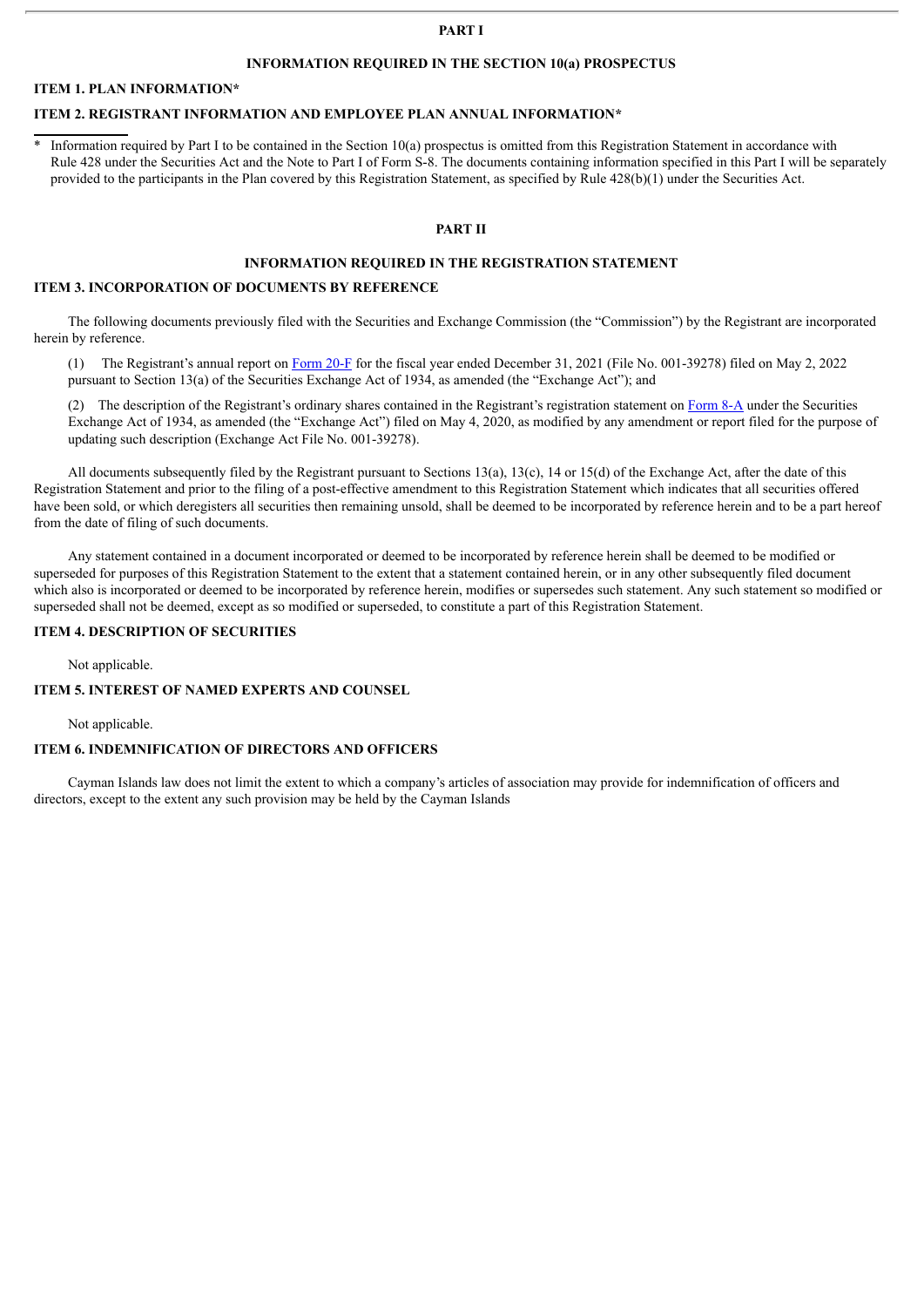courts to be contrary to public policy, such as to provide indemnification against civil fraud or the consequences or committing a crime. The Registrant's amended and restated memorandum and articles of association provide for indemnification of officers and directors against all actions, proceedings, costs, charges, expenses, losses, damages or liabilities incurred or sustained by such officers and directors, other than by reason of such directors or officers' own dishonesty, willful default or fraud as determined by a court of competent jurisdiction, in or about the conduct of the Registrant's business or affairs (including as a result of any mistake of judgment) or in the execution or discharge of his duties, powers, authorities or discretions, including without prejudice to the generality of the foregoing, any costs, expenses, losses or liabilities incurred by such directors or officers in defending (whether successfully or otherwise) any civil proceedings concerning the Registrant or its affairs in any court whether in the Cayman Islands or elsewhere.

Pursuant to the indemnification agreements, the form of which was filed as Exhibit 10.3 to the Registrant's registration statement on Form F-1, as amended (File No. 333-237726), the Registrant has agreed to indemnify its directors and officers against, to the fullest extent permitted by applicable law, any and all expenses and liabilities actually and reasonably incurred by reason of such director's or officer's corporate status.

The Registrant maintains standard policies of insurance under which coverage is provided (a) to its directors and officers against loss arising from claims made by reason of breach of duty or other wrongful act and (b) to the Registrant with respect to payments which may be made by the Registrant to such officers and directors pursuant to the above indemnification provision or otherwise as a matter of law.

# **ITEM 7. EXEMPTION FROM REGISTRATION CLAIMED**

Not applicable.

# **ITEM 8. EXHIBITS**

The Exhibits listed on the accompanying Exhibit Index are filed as a part of, or incorporated by reference into, this Registration Statement. (See Exhibit Index below).

# **ITEM 9. REQUIRED UNDERTAKINGS**

- (a) The undersigned Registrant hereby undertakes:
	- (1) To file, during any period in which offers or sales are being made, a post-effective amendment to this Registration Statement:
		- (i) To include any prospectus required by Section  $10(a)(3)$  of the Securities Act;
		- (ii) To reflect in the prospectus any facts or events arising after the effective date of the Registration Statement (or the most recent post-effective amendment thereof) which, individually or in the aggregate, represent a fundamental change in the information set forth in the Registration Statement; and
		- (iii) To include any material information with respect to the plan of distribution not previously disclosed in the Registration Statement or any material change to such information in the Registration Statement;

*provided, however,* that paragraphs (a)(1)(i) and (a)(1)(ii) do not apply if the information required to be included in a post-effective amendment by those paragraphs is contained in periodic reports filed with or furnished to the Commission by the Registrant pursuant to Section 13 or Section 15(d) of the Exchange Act that are incorporated by reference in the Registration Statement.

- (2) That, for the purpose of determining any liability under the Securities Act, each such post-effective amendment shall be deemed to be a new registration statement relating to the securities offered therein, and the offering of such securities at that time shall be deemed to be the initial *bona fide* offering thereof.
- (3) To remove from registration by means of a post-effective amendment any of the securities being registered which remain unsold at the termination of the offering.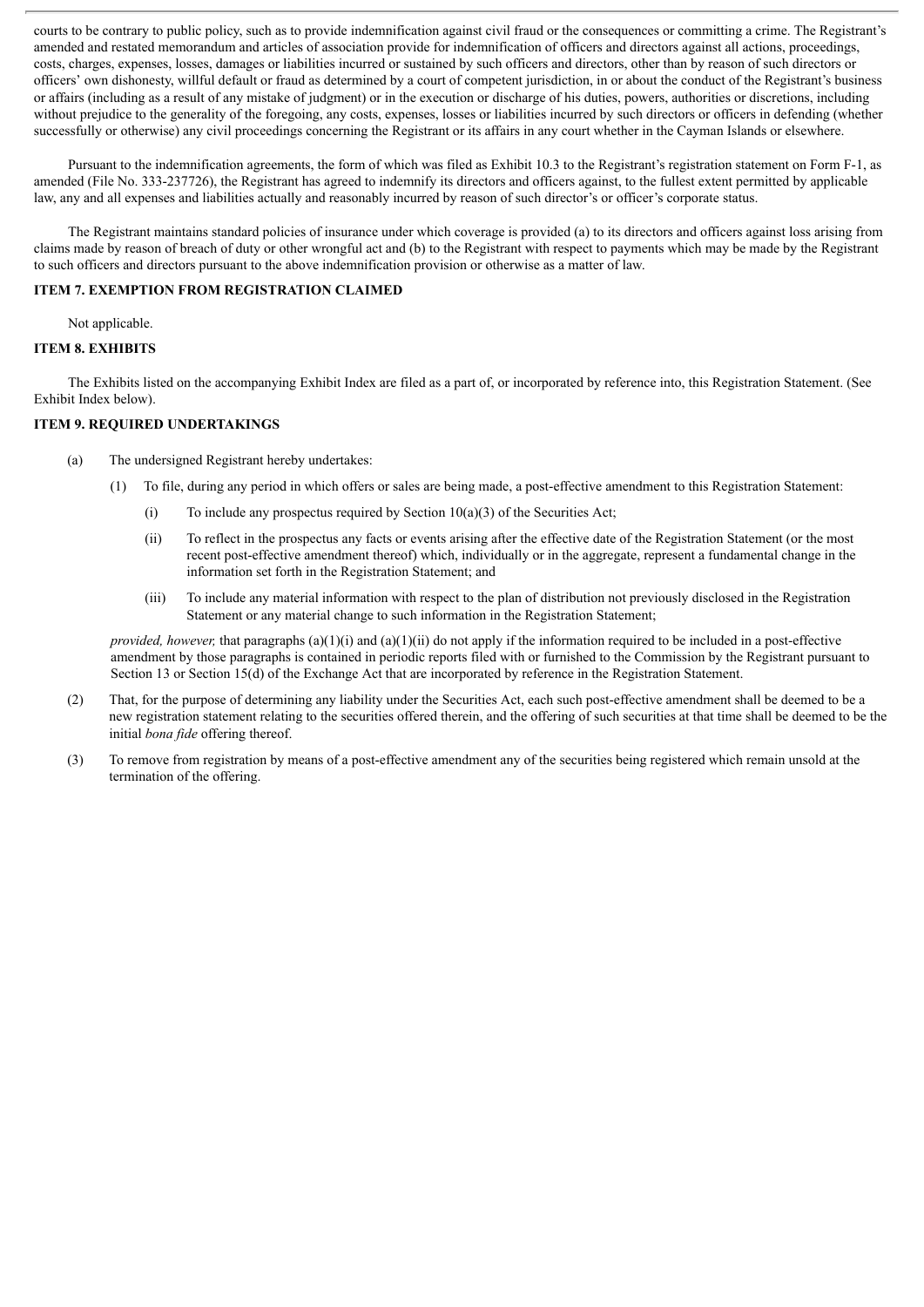(b) The undersigned Registrant hereby undertakes that, for purposes of determining any liability under the Securities Act, each filing of the Registrant's annual report pursuant to Section 13(a) or Section 15(d) of the Exchange Act (and, where applicable, each filing of an employee benefit plan's annual report pursuant to Section 15(d) of the Exchange Act) that is incorporated by reference in this Registration Statement shall be deemed to be a new registration statement relating to the securities offered therein, and the offering of such securities at that time shall be deemed to be the initial *bona fide* offering thereof.

(c) Insofar as indemnification for liabilities arising under the Securities Act may be permitted to directors, officers and controlling persons of the Registrant pursuant to the foregoing provisions, or otherwise, the Registrant has been advised that in the opinion of the Commission such indemnification is against public policy as expressed in the Securities Act and is, therefore, unenforceable. In the event that a claim for indemnification against such liabilities (other than the payment by the Registrant of expenses incurred or paid by a director, officer or controlling person of the Registrant in the successful defense of any action, suit or proceeding) is asserted by such director, officer or controlling person in connection with the securities being registered, the Registrant will, unless in the opinion of its counsel the matter has been settled by controlling precedent, submit to a court of appropriate jurisdiction the question whether such indemnification by it is against public policy as expressed in the Securities Act and will be governed by the final adjudication of such issue.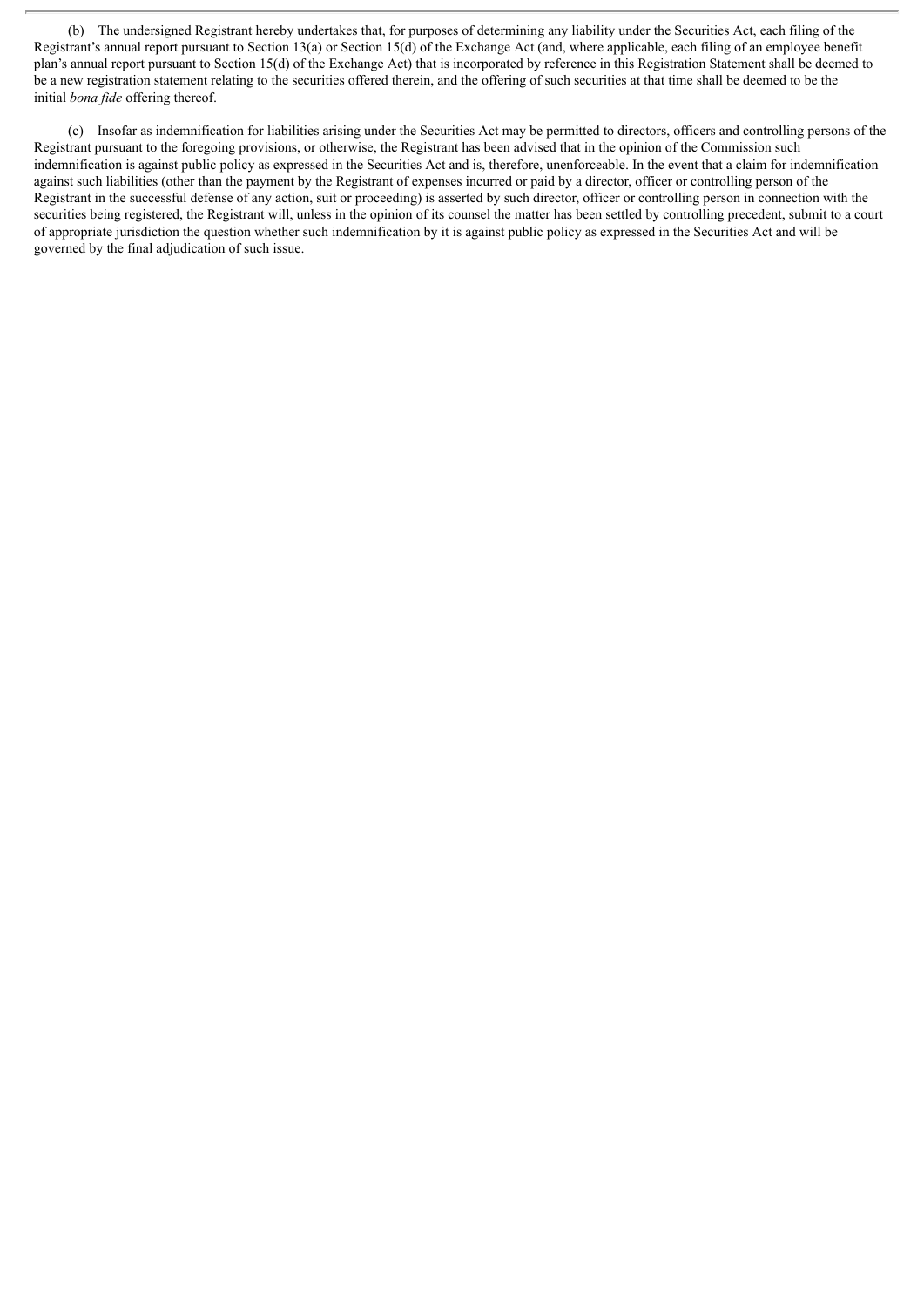# **EXHIBIT INDEX**

| <b>Exhibit</b><br>Number | <b>Description of Exhibit</b>                                                                                                                                                                                                                                                                       |
|--------------------------|-----------------------------------------------------------------------------------------------------------------------------------------------------------------------------------------------------------------------------------------------------------------------------------------------------|
| 4.1                      | Amended and Restated Memorandum and Articles of Association of the Registrant, as currently in effect (incorporated herein by<br>reference to Exhibit 3.2 to the Registrant's registration statement on Form F-1 filed on April 17, 2020) (Securities Act File<br>No. 333-237726)                   |
| 4.2                      | Registrant's Specimen Certificate for Ordinary Shares (incorporated herein by reference to Exhibit 4.2 to the Registrant's registration<br>statement on Form F-1 filed on April 17, 2020) (Securities Act File No. 333-237726)                                                                      |
| 4.3                      | Form of Deposit Agreement between the Registrant, the depositary and holders of the American Depositary Shares (incorporated herein<br>by reference to Exhibit 4.3 to the Registrant's registration statement on Form F-1 filed on May 4, 2020, as amended) (Securities Act File<br>No. 333-237726) |
| 5.1                      | <b>Opinion of Maples and Calder (Hong Kong) LLP (filed herewith)</b>                                                                                                                                                                                                                                |
| 10.1                     | 2021 Share Incentive Plan (incorporated herein by reference to Exhibit 4.23 to the Registrant's annual report on Form 20-F for the fiscal<br>year ended December 31, 2021 filed on May 2, 2022) (Exchange Act File No. 001-39278)                                                                   |
| 23.1                     | Consent of Maples and Calder (Hong Kong) LLP (included in Exhibit 5.1).                                                                                                                                                                                                                             |
| 23.2                     | Consent of Independent Registered Public Accounting Firm (filed herewith)                                                                                                                                                                                                                           |
| 24.1                     | <u>Power of Attorney (included on the signature page of this Registration Statement)</u>                                                                                                                                                                                                            |
| 107                      | Filing fee table (filed herewith)                                                                                                                                                                                                                                                                   |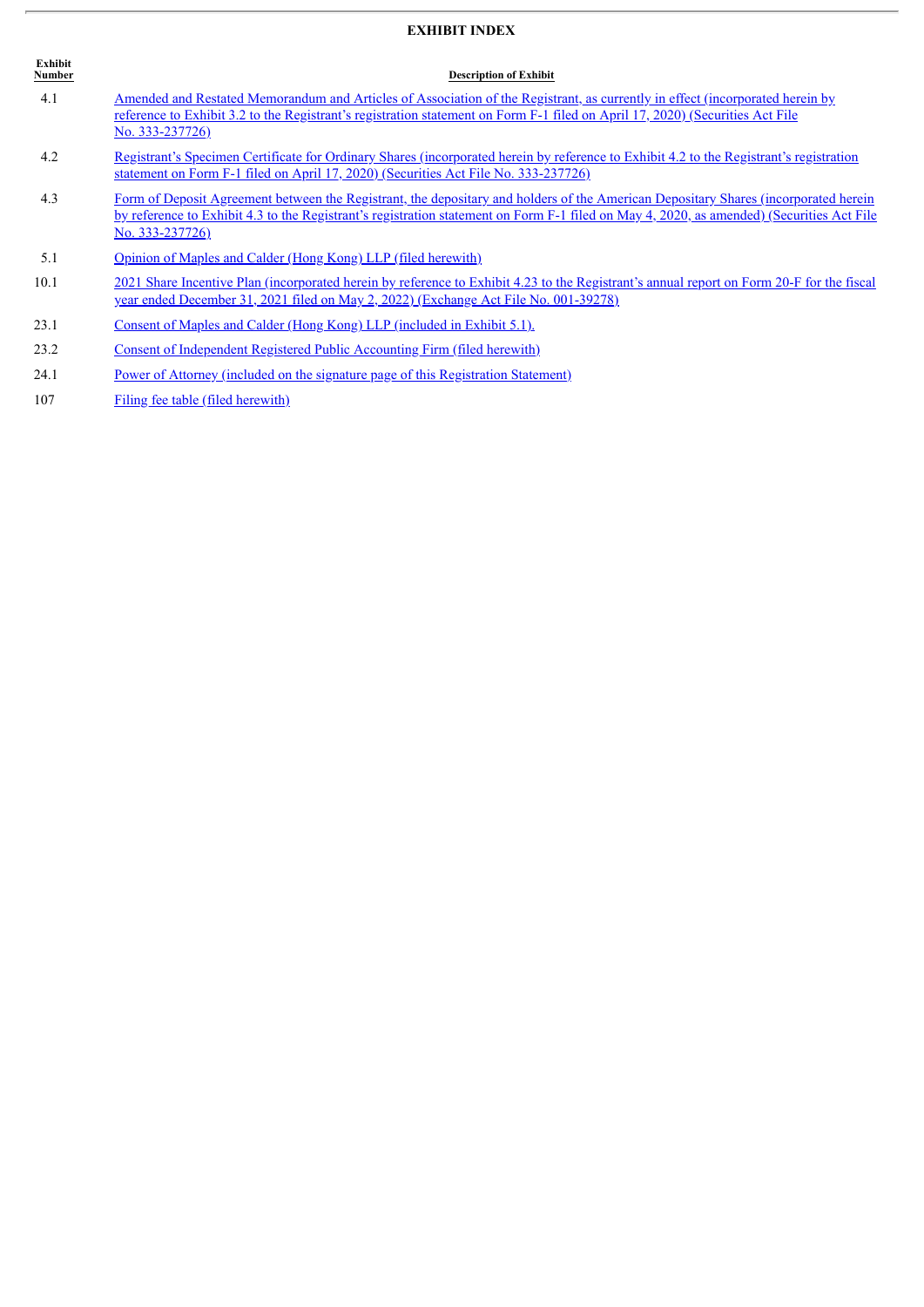# **Signatures**

Pursuant to the requirements of the Securities Act of 1933, the Registrant certifies that it has reasonable grounds to believe that it meets all of the requirements for filing on Form S-8 and has duly caused this registration statement to be signed on its behalf by the undersigned, thereunto duly authorized, in the PRC, on May 18, 2022.

Kingsoft Cloud Holdings Limited

By: /s/ Yulin Wang

Name: Yulin Wang Title: Chief Executive Officer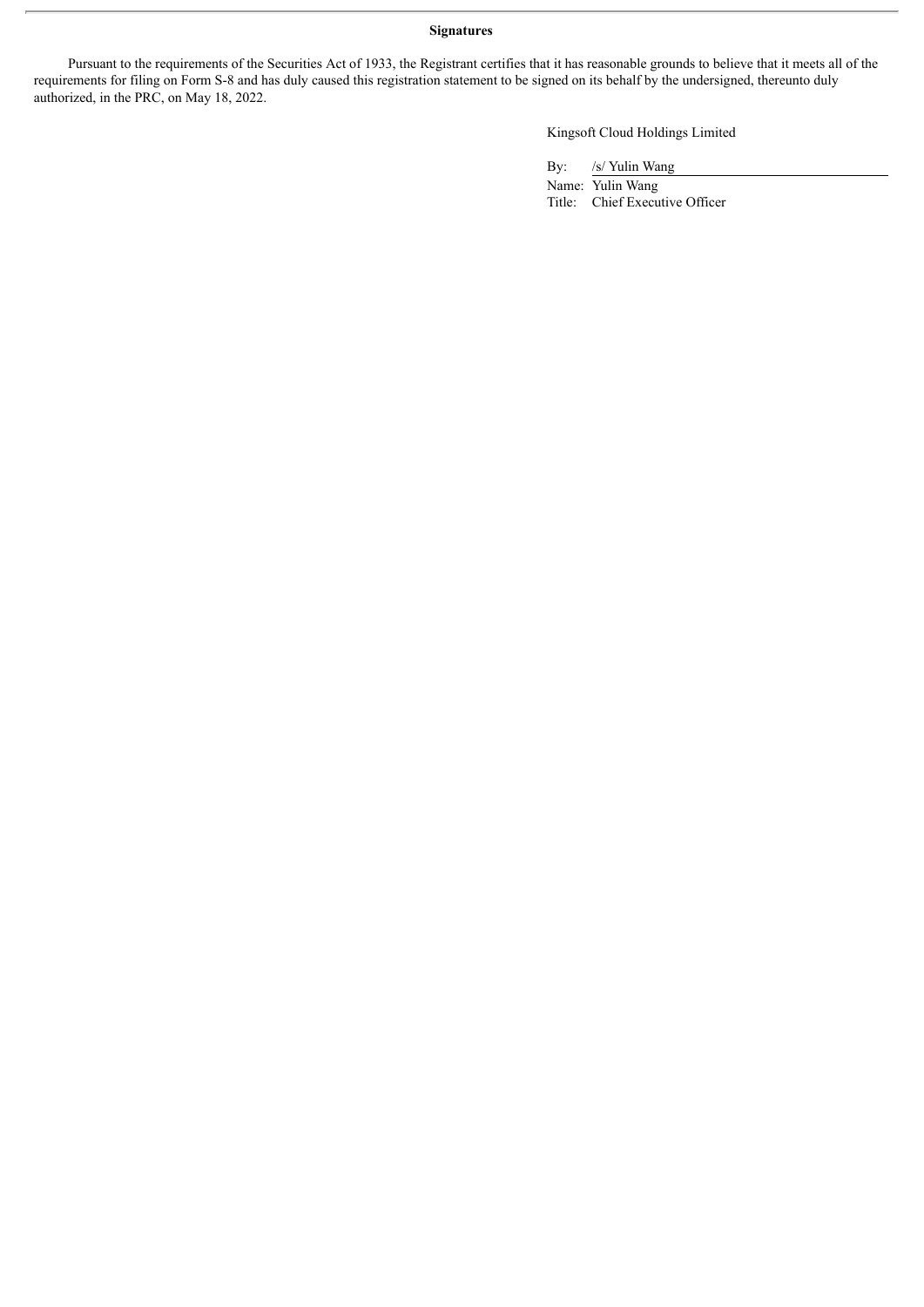# **POWER OF ATTORNEY**

<span id="page-6-0"></span>Each person whose signature appears below constitutes and appoints Yulin Wang and Haijian He, and each of them acting individually and without the other, as his or her true and lawful attorneys-in-fact and agents, with full power of substitution and re-substitution, for him or her and in his or her name, place, and stead, in any and all capacities, to sign any and all amendments (including post-effective amendments, exhibits thereto and other documents in connection therewith) to this Registration Statement, and to file the same, with all exhibits thereto, and other documents in connection therewith, with the Commission, granting unto said attorneys-in-fact and agents, and each of them, full power and authority to do and perform each and every act and thing requisite and necessary to be done in and about the premises, as fully to all intents and purposes as he or she might or could do in person, hereby ratifying and confirming all that said attorneys-in-fact and agents, or either of them individually, or their or his substitute or substitutes, may lawfully do or cause to be done by virtue hereof.

Pursuant to the requirements of the Securities Act, this Registration Statement has been signed by the following persons in the capacities indicated on May 18, 2022.

| Signature       | Title                                                              |  |  |  |
|-----------------|--------------------------------------------------------------------|--|--|--|
| /s/ Jun Lei     | Chairman of the Board of Directors                                 |  |  |  |
| Jun Lei         |                                                                    |  |  |  |
| /s/ Tao Zou     | Vice Chairman of the Board of Directors                            |  |  |  |
| Tao Zou         |                                                                    |  |  |  |
| /s/ Yulin Wang  | Director, Chief Executive Officer<br>(principal executive officer) |  |  |  |
| Yulin Wang      |                                                                    |  |  |  |
| /s/ Haijian He  | Chief Financial Officer                                            |  |  |  |
| Haijian He      | (principal financial officer and principal accounting officer)     |  |  |  |
| /s/ Hangjun Ye  | Director                                                           |  |  |  |
| Hangjun Ye      |                                                                    |  |  |  |
| /s/ Mingto Yu   | Independent Director                                               |  |  |  |
| Mingto Yu       |                                                                    |  |  |  |
| /s/ Hang Wang   | <b>Independent Director</b>                                        |  |  |  |
| Hang Wang       |                                                                    |  |  |  |
| /s/ Jingyuan Qu |                                                                    |  |  |  |
| Jingyuan Qu     | <b>Independent Director</b>                                        |  |  |  |
|                 |                                                                    |  |  |  |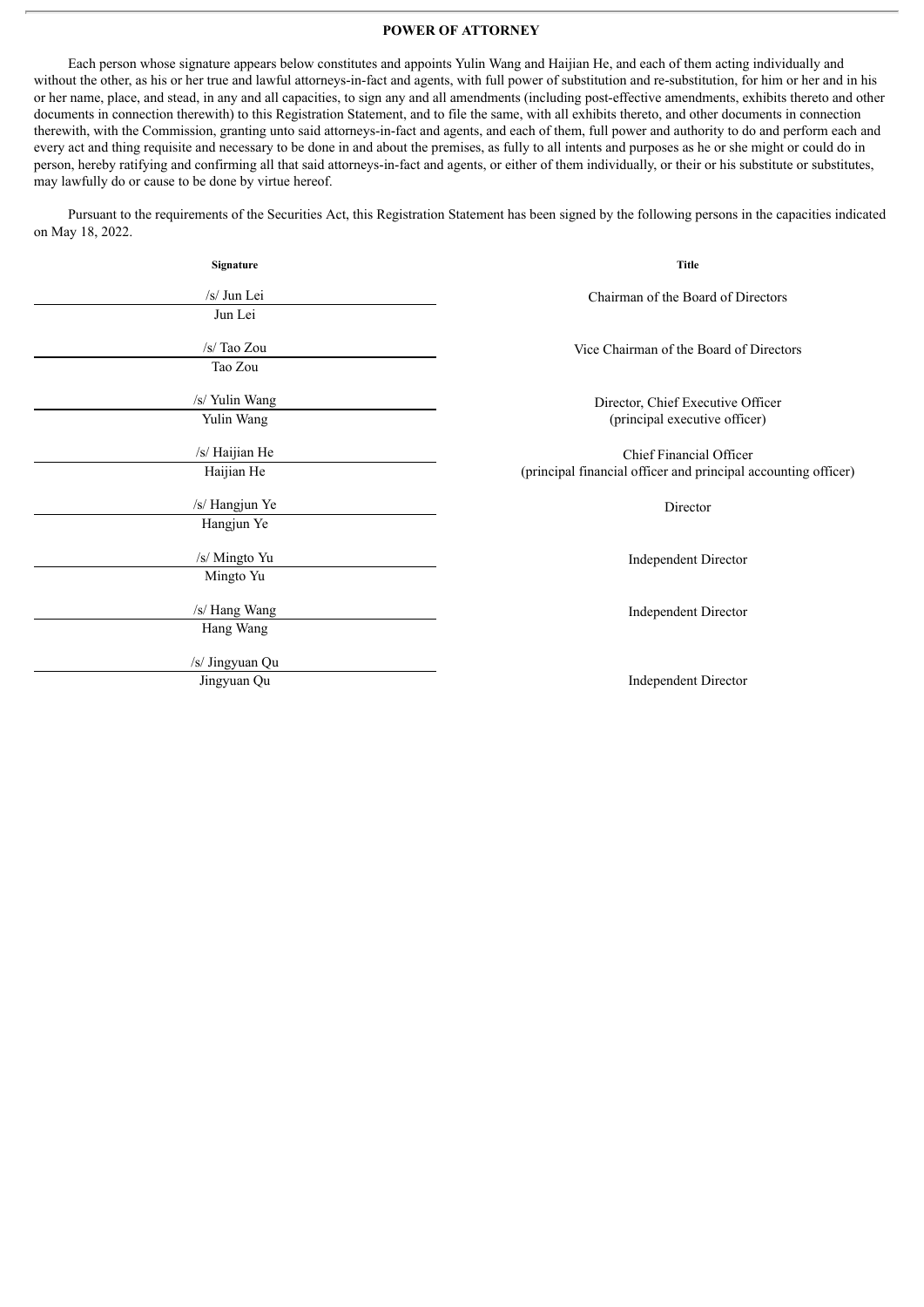# **SIGNATURE OF AUTHORIZED REPRESENTATIVE IN THE UNITED STATES**

Pursuant to the Securities Act of 1933, the undersigned, the duly authorized representative in the United States of Kingsoft Cloud Holdings Limited, has signed this registration statement or amendment thereto in New York on May 18, 2022.

Authorized U.S. Representative

Cogency Global Inc.

By: /s/ Colleen A. De Vries

Name: Colleen A. De Vries Title: Senior Vice President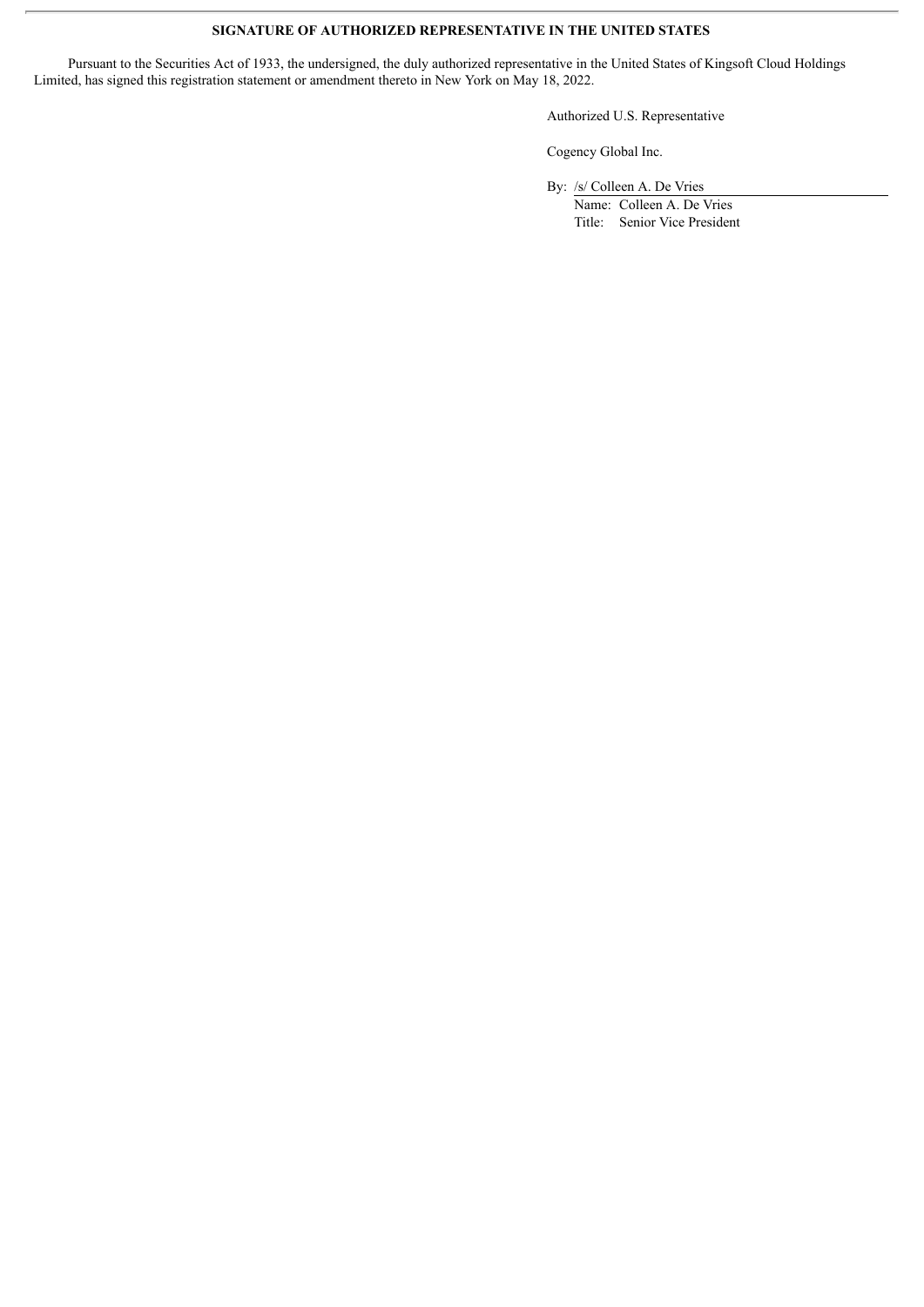<span id="page-8-0"></span>Kingsoft Cloud Holdings Limited Building E, Xiaomi Science and Technology Park, No. 33 Xierqi Middle Road, Haidian District Beijing, 100085, the People's Republic of China

18 May 2022

Dear Sirs

# **Kingsoft Cloud Holdings Limited (the "Company")**

We have acted as Cayman Islands legal counsel to the Company in connection with a registration statement on Form S-8 to be filed with the Securities and Exchange Commission (the "**Commission**") on 18 May 2022 (the "**Registration Statement**") relating to the registration under the United States Securities Act of 1933, as amended, (the "**Securities Act**") of 209,216,310 ordinary shares, par value US\$0.001 per share (the "**Shares**"), issuable by the Company pursuant to the Company's 2021 Share Incentive Plan (the "**Plan**").

For the purposes of giving this opinion, we have examined copies of the Registration Statement and the Plan. We have also reviewed copies of the amended and restated memorandum and articles of association of the Company adopted by special resolution passed on 7 April 2020 and effective immediately prior to the completion of the Company's initial public offering of American Depositary Shares representing its Shares with effect from 12 May 2020 (the "**Memorandum and Articles**"), the written resolutions of the board of directors of the Company dated 7 April 2020 and 15 November 2021 (the "**Resolutions**").

Based upon, and subject to, the assumptions and qualifications set out below, and having regard to such legal considerations as we deem relevant, we are of the opinion that:

- 1. The Shares to be issued by the Company and registered under the Registration Statement have been duly and validly authorized.
- 2. When issued and paid for in accordance with the terms of the Plan and in accordance with the Resolutions, and when appropriate entries are made in the register of members (shareholders) of the Company, the Shares will be validly issued, fully paid and non-assessable.

In this opinion letter, the phrase "non-assessable" means, with respect to the issuance of Shares, that a shareholder shall not, in respect of the relevant Shares, have any obligation to make further contributions to the Company's assets (except in exceptional circumstances, such as involving fraud, the establishment of an agency relationship or an illegal or improper purpose or other circumstances in which a court may be prepared to pierce or lift the corporate veil).

These opinions are subject to the qualification that under the Companies Act (As Revised) of the Cayman Islands (the "**Companies Act**"), the register of members of a Cayman Islands company is by statute regarded as *prima facie* evidence of any matters which the Companies Act directs or authorises to be inserted therein. A third party interest in the shares in question would not appear. An entry in the register of members may yield to a court order for rectification (for example, in the event of fraud or manifest error).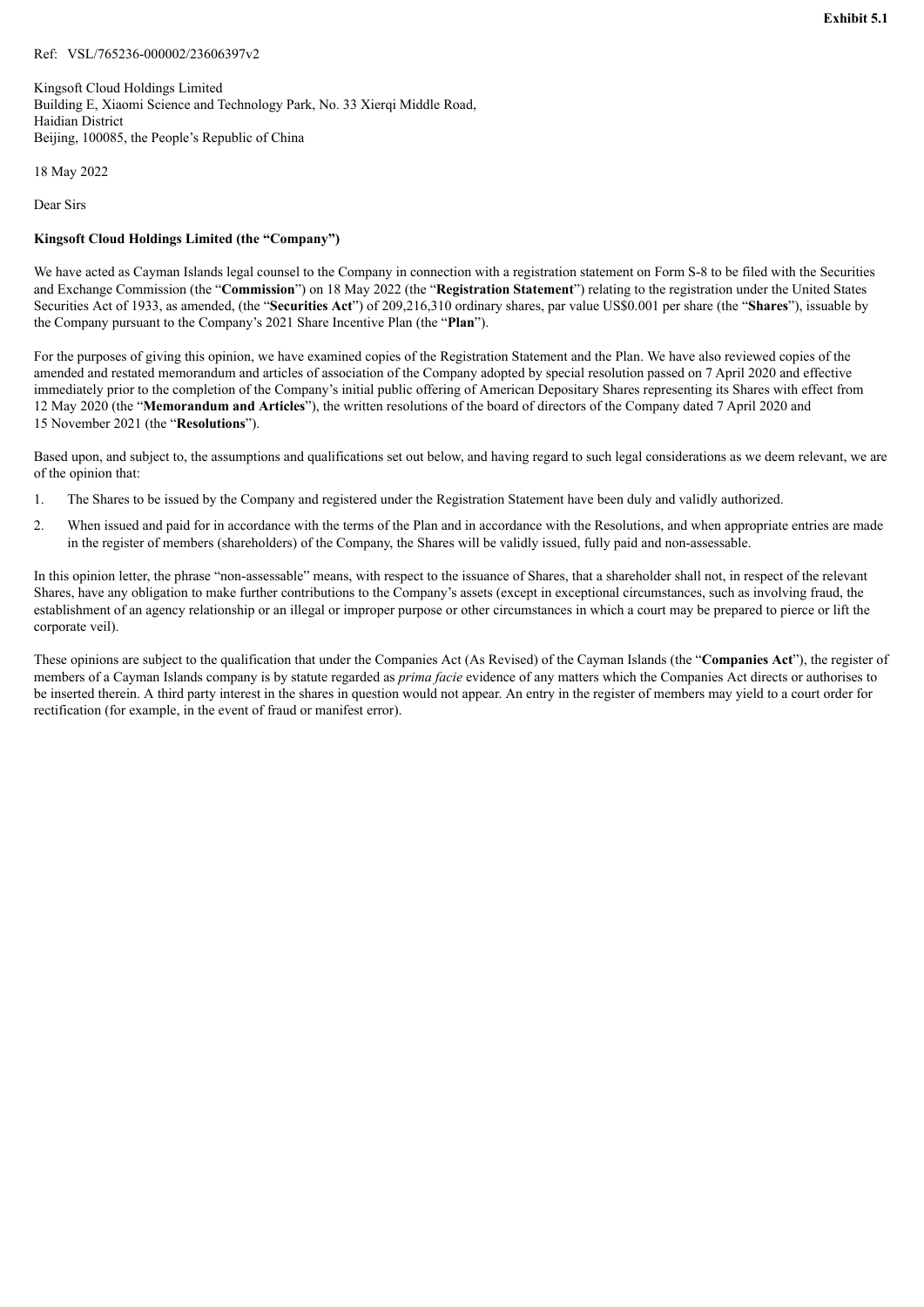These opinions are given only as to, and based on, circumstances and matters of fact existing and known to us on the date of this opinion letter. These opinions only relate to the laws of the Cayman Islands which are in force on the date of this opinion letter. We express no opinion as to the meaning, validity or effect of any references to foreign (i.e. non-Cayman Islands) statutes, rules, regulations, codes, judicial authority or any other promulgations.

We have also relied upon the assumptions, which we have not independently verified, that (a) all signatures, initials and seals are genuine, (b) copies of documents, conformed copies or drafts of documents provided to us are true and complete copies of, or in the final forms of, the originals, (c) where a document has been provided to us in draft or undated form, it will be duly executed, dated and unconditionally delivered in the same form as the last version provided to us, (d) the Memorandum and Articles remain in full force and effect and are unamended, (e) the Resolutions were duly passed in the manner prescribed in the Memorandum and Articles and have not been amended, varied or revoked in any respect, (f) there is nothing under any law (other than the laws of the Cayman Islands) which would or might affect the opinions set out above, (g) there is nothing contained in the minutue book or corporate records of the Company (which we have not inspected) which would or might affect the opinions set out below, and (h) upon the issue of any Shares, the Company will receive consideration which shall be equal to at least the par value of such Shares.

We consent to the use of this opinion as an exhibit to the Registration Statement and further consent to all references to us in the Registration Statement and any amendments thereto. In giving such consent, we do not consider that we are "experts" within the meaning of such term as used in the Securities Act, or the rules and regulations of the Commission issued thereunder, with respect to any part of the Registration Statement, including this opinion as an exhibit or otherwise.

Yours faithfully

/s/ Maples and Calder (Hong Kong) LLP Maples and Calder (Hong Kong) LLP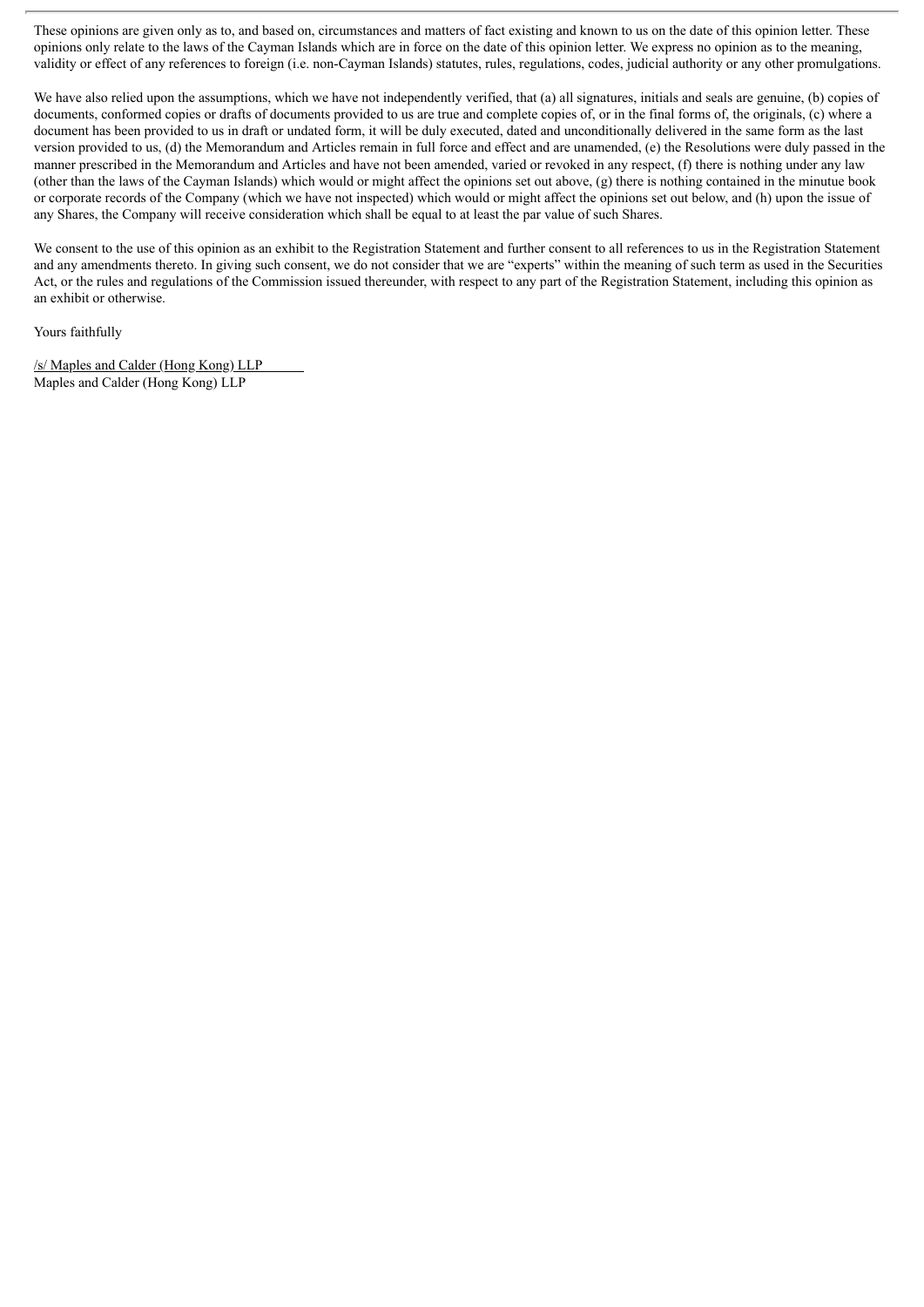# **Consent of Independent Registered Public Accounting Firm**

<span id="page-10-0"></span>We consent to the incorporation by reference in the Registration Statement (Form S-8) pertaining to the 2021 Share Incentive Plan of Kingsoft Cloud Holdings Limited of our reports dated May 2, 2022, with respect to the consolidated financial statements of Kingsoft Cloud Holdings Limited, and the effectiveness of internal control over financial reporting of Kingsoft Cloud Holdings Limited, included in its Annual Report (Form 20-F) for the year ended December 31, 2021, filed with the Securities and Exchange Commission.

/s/ Ernst & Young Hua Ming LLP

Beijing, the People's Republic of China

May 18, 2022